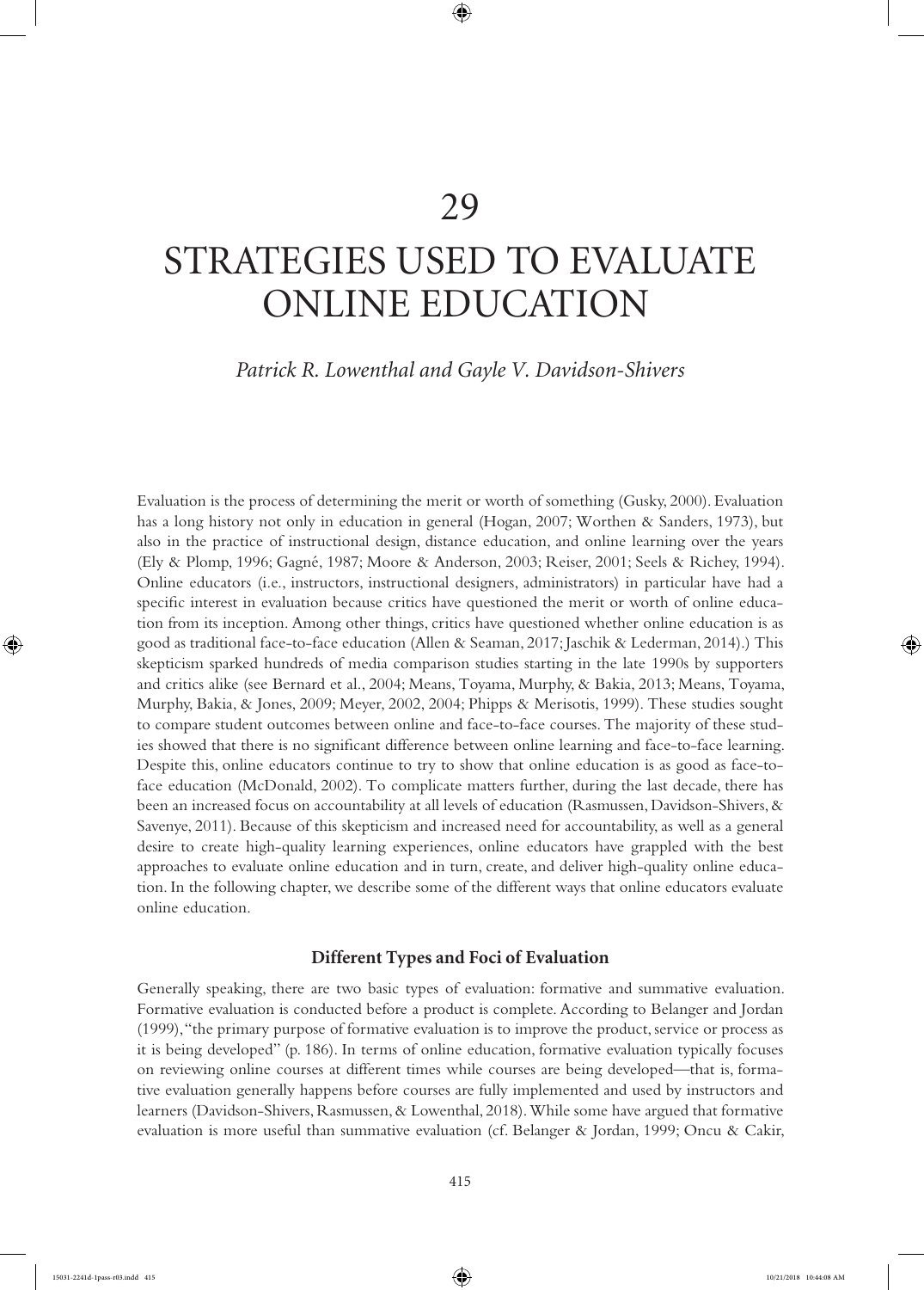⊕

2011), the increased use of course design standards and quality assurance frameworks (discussed later in this chapter) are likely enabling schools, colleges, and universities to conduct less formative evaluations than perhaps in the past.

Summative evaluation, on the other hand, is an evaluation that is conducted after a product—or in the case of online education, a course or program—is developed and implemented (Belanger & Jordan, 1999; Davidson-Shivers et al., 2018). Summative evaluations are often conducted by external evaluators (i.e., people not directly involved with the project). Summative evaluations are often focused on the effectiveness, efficiency, and appeal of a course, courses, or programs (Davidson-Shivers et al., 2018).

Online educators use formative and summative evaluation in multiple ways. For instance, online educators are increasingly evaluating how well a course is designed (Baldwin, Ching, & Hsu, 2017; Baldwin & Trespalacios, 2017). For instance, there are standards and quality assurance frameworks (e.g., Quality Matters) that are used to guide course development or to evaluate a course after it has been taught (Baldwin et al., 2017; Frydenberg, 2002). Online teaching is also often evaluated as a way to determine the merit or worth of the online instruction. Online teaching is usually evaluated using end-of-course evaluations (Lowenthal, Bauer,& Chen, 2015; Rovai, Ponton, Derrick,& Davis, 2006; Young, 2006). Finally, online programs are increasingly being evaluated (Rovai, Ponton, & Baker, 2008). Traditionally, online programs—at least at institutions of higher education—were simply evaluated through the general accreditation process that evaluated entire programs or universities as a whole (Rovai, 2003; Rovai et al., 2008). Over time, though, institutions—whether as a part of accreditation or as an independent evaluation—are conducting more extensive program evaluations of their online programs. In the following section, we discuss some of the current standards and quality assurance frameworks used by online educators to conduct formative and/or summative evaluations of online courses, online teaching, and online programs.

## **Standards and Quality Assurance Frameworks Guiding Evaluation**

As enrollments in online courses grew during the early to mid-2000s, various standards and quality assurance frameworks were developed to help evaluate, monitor, and ultimately improve online education (see Feldman, McElroy, & LaCour, 2000; Frydenberg, 2002; Phipps & Merisotis, 1999; Southern Regional Education Board, 2006). Over the years, many of these standards and frameworks have been updated and expanded; at the same time, even with the existence of established standards, additional standards and frameworks have since been created to meet the needs of different contexts and organizations. In fact, there are currently dozens of different quality assurance frameworks focused on online learning (for a comparison of some of these different frameworks, see Baldwin et al., 2017; Baldwin & Trespalacios, 2017; Hastings & Rasmussen, 2017).

We use the phrase *quality assurance frameworks* in a general way to describe a variety of different quality assurance programs used by different institutions and organizations. Each of these frameworks, discussed in the following paragraphs, began with a set of "benchmarks" or "standards" identifying what quality online education looks like. These standards were then used to create a rubric or checklist that online educators use to create and evaluate online education (Hastings & Rasmussen, 2017; Lowenthal & Hodges, 2015). Phipps and Merisotis (2000) published one of the first lists of benchmarks /standards for online education; their benchmarks focused on the following domains:

- Institutional support.
- Course development.
- Teaching/Learning.
- Course structure.

15031-2241d-1pass-r03.indd 416 10/21/2018 10:44:08 AM

⊕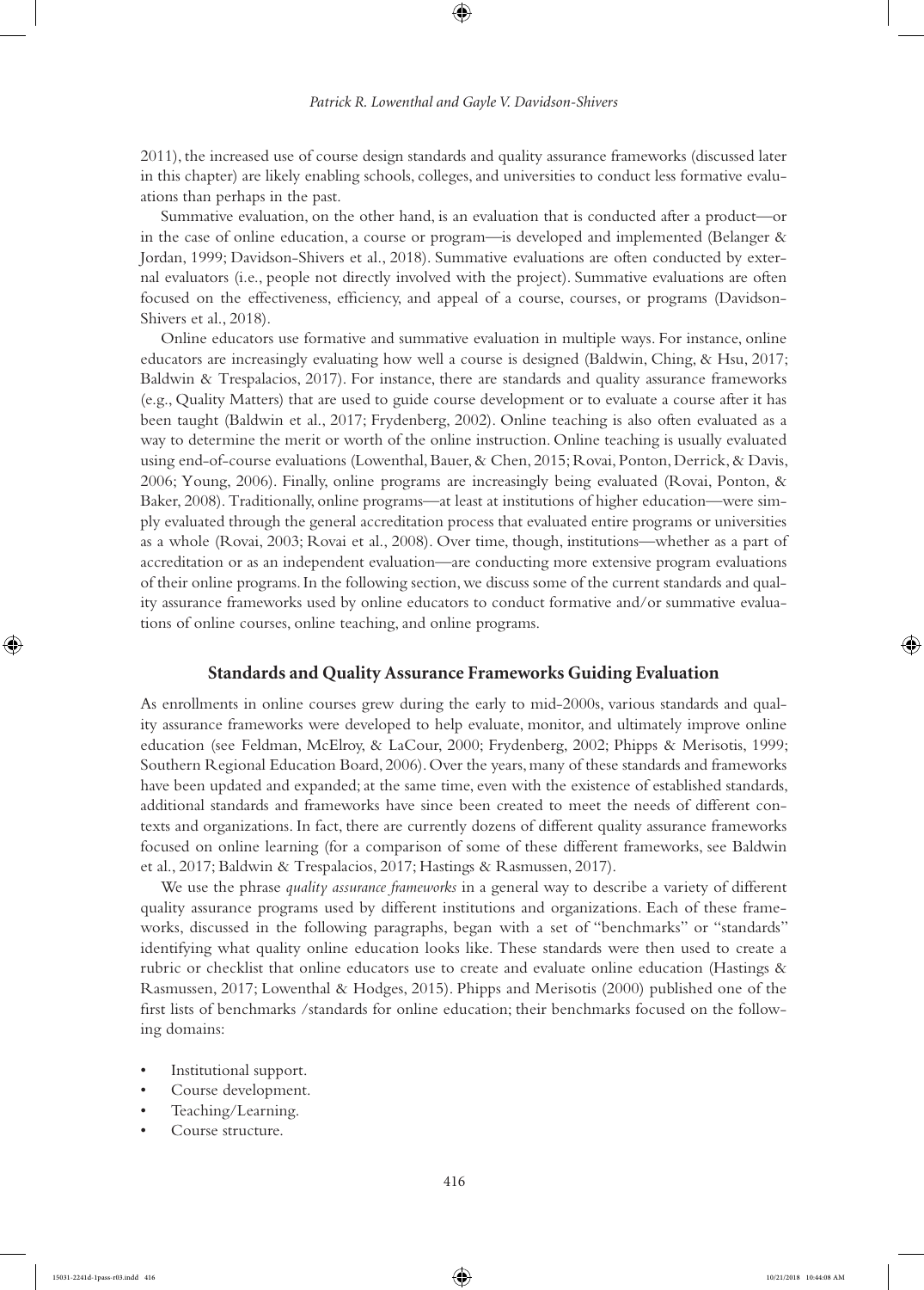⊕

- Student support.
- Faculty support.
- Evaluation and assessment.

Most frameworks are developed for a specific purpose and context. For instance, some standards and frameworks focus only on how an online course is designed (e.g.,Quality Matters). Others focus on how an online course is taught/facilitated (e.g., during a given semester). Still, other standards and frameworks focus on a combination of course design and teaching (e.g., California State University Chico's Quality Online Learning and Teaching [QOLT]), because quality online education depends on both how a course is designed and how it is taught. And yet another group focuses not only on how courses are designed but also on how programs are managed and delivered (e.g., Quality Scorecard). Most of these frameworks, though, were developed for formal K-12 or higher education contexts, and not specifically for the type of online education used in corporate contexts.

In the following paragraphs, we briefly describe some popular standards and quality assurance frameworks. This review is not meant to be exhaustive or as an endorsement of any one framework; rather, it is supposed to provide an overview of standards and the corresponding quality assurance frameworks. Later in this chapter, we will discuss how these standards and frameworks are used to evaluate online course design, online teaching, and online programs.

#### **Rubric for Online Instruction (ROI)**

California State University (CSU) Chico developed the "Rubric for Online Instruction" (ROI) in 2002. CSU Chico used the rubric from 2003 to 2014. The entire CSU system now uses a new instrument, called the QOLT evaluation instrument, which is discussed in the next section. The ROI, though, was structured around the following six categories:

- 1. Learner support and resources.
- 2. Online organization and design.
- 3. Instructional design and delivery.
- 4. Assessment and evaluation of student learning.
- 5. Innovative teaching with technology.
- Faculty use of student feedback. (CSU Chico, n.d.)

Each category has a few criteria under it. For instance, the "online organization and design" category focuses on the design of the course and includes things such as:

- "Course is well-organized and easy to navigate. Students can clearly understand all components and structure of the course." (CSU Chico, n.d.)
- "Aesthetic design presents and communicates course information clearly throughout the course." (CSU Chico, n.d.)

# **Quality Online Learning and Teaching (QOLT)**

The California State University system created a new quality assurance framework in 2014 called the Quality Online Learning and Teaching (QOLT) program. The QOLT program centers on the QOLT evaluation instrument. The QOLT instrument was created after reviewing various frameworks (California State University, n.d. b). For instance, the creators of QOLT not only reviewed CSU Chico's ROI and Quality Matters rubrics, but also other popular frameworks such as the Community of Inquiry (Garrison, Anderson, & Archer, 2000) as well as Chickering and Gamson's (1987)

⊕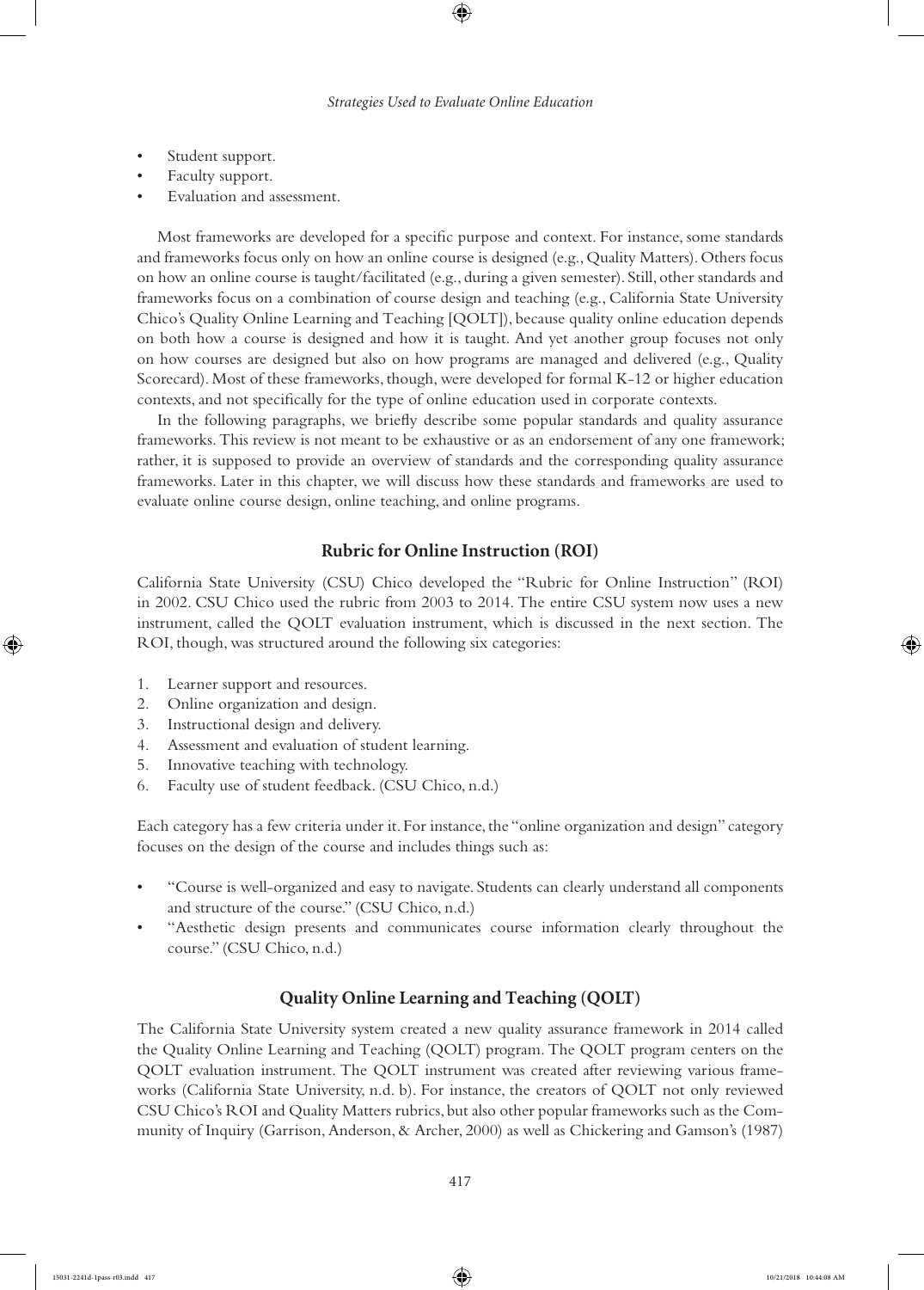⊕

"Seven Principles for Good Practice in Undergraduate Education." The QOLT program is based on the following nine sections (the tenth section is optional).

- 1. Course overview and introduction.
- 2. Assessment and evaluation of student learning.
- 3. Instructional materials and resources utilized.
- 4. Students interaction and community.
- 5. Facilitation and instruction.
- 6. Technology for teaching and learning.
- 7. Learner support and resources.
- 8. Accessibility and universal design.
- 9. Course summary and wrap-up.
- 10. Mobile platform readiness.

Each section of the rubric includes a number of objectives as well as an example for each objective. For instance, Standard 1.1 states: "1.1 Instructor uses course environment to provide clear and detailed instructions for students to begin accessing all course components, such as syllabus, course calendar, assignments, and support files" (California State University, n.d. b).

#### **Quality Scorecard Suite**

The Online Learning Consortium (OLC), formerly known as the Sloan Consortium (Sloan-C), was founded in 1999. OLC is an organization focused on advancing quality online learning in higher education. One of the ways that the OLC does this is through its quality assurance framework called the "Quality Scorecard Suite." The Quality Scorecard Suite is a series of rubrics based on the OLC's "Five Pillars of Quality Online Education":

- 1. Learning effectiveness.
- 2. Faculty satisfaction.
- 3. Student satisfaction.
- 4. Scale.

⊕

5. Access. (Online Learning Consortium, n.d. a)

The OLC has described each of these pillars of quality online education in detail and has identified effective practices for each. For instance, the learning effectiveness pillar states,

Effective practices that support learning effectiveness fall into (and can be explored under) the following categories: course design, learning resources, faculty development, learner characteristics, pedagogy, interaction (e.g., with content, faculty, other students, development of learning communities, etc.), assessment, and learning outcomes (e.g., student satisfaction, retention, achievement, performance, etc.) ("Learning Effectiveness" Section, para. 1).

The Quality Scorecard Suite's set of rubrics can be used to improve the quality of not only online courses but also online programs (see Shelton, 2011; Shelton, Saltsman, Holstrom, & Pedersen, 2014). OLC has scorecards/rubrics for the following different areas:

- Administration of online programs.
- Blended learning programs.
- Quality course teaching and instructional practice.
- Digital courseware and instructional practice.
- Course design review.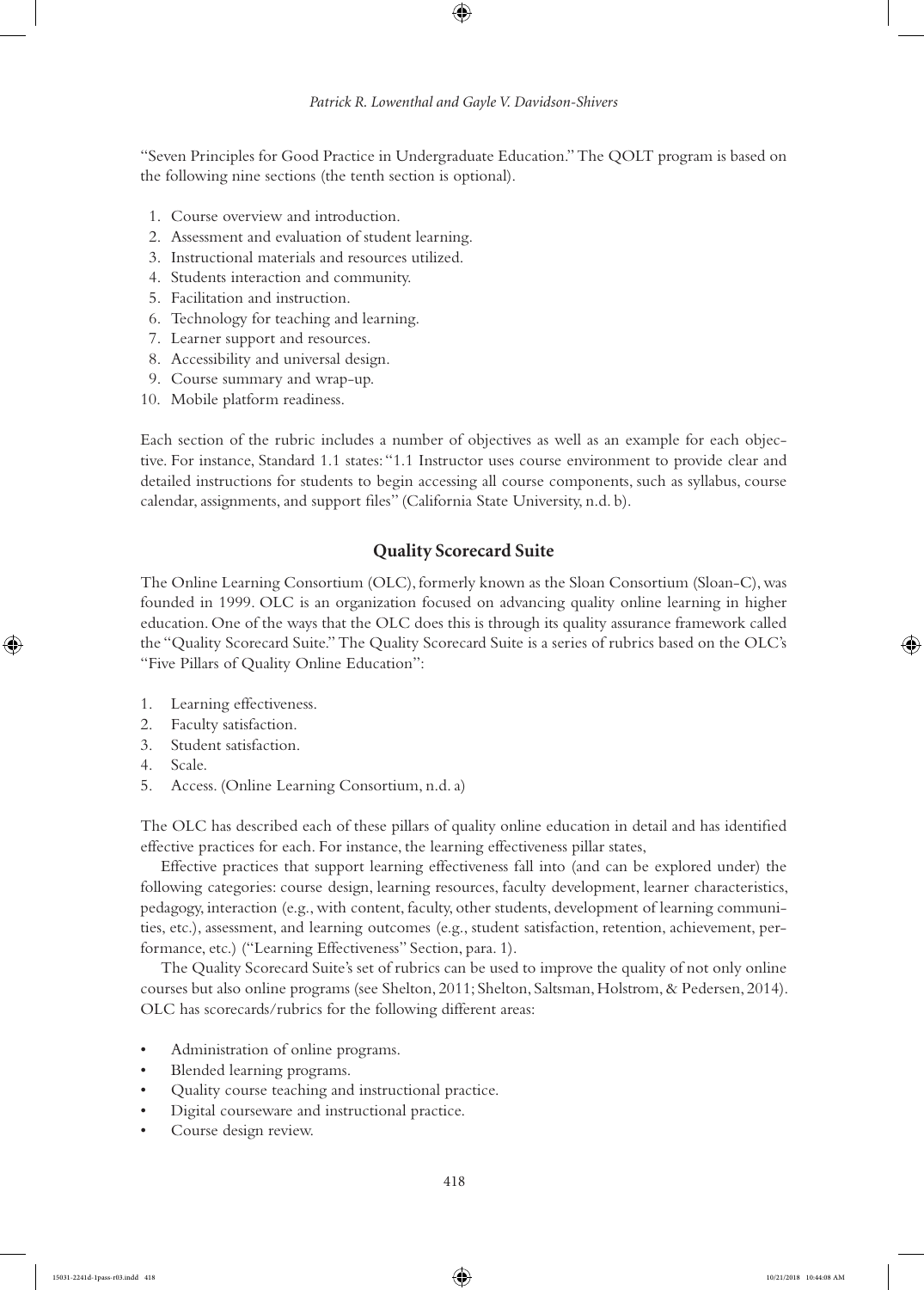⊕

# **Quality Matters**

Quality Matters (2014) is a widely used quality assurance framework in the United States. Quality Matters began under a Department of Education Fund for Improvement of Post-Secondary Education (FIPSE) grant in 2003. Quality Matters (QM) is now an international organization focused on improving the quality of online courses at the K-12, higher education, and professional education levels. QM has over 800 subscribers (Shattuck, Zimmerman,& Adair, 2014). QM, however, currently only focuses on the quality of how online courses are designed (as opposed to quality teaching or quality programs). QM's quality assurance framework centers around the following eight standards:

- 1. Course overview and introduction.
- 2. Learning objectives.
- 3. Assessment and measurement.
- 4. Instructional materials.
- 5. Learner interaction and engagement.
- 6. Course technology.
- 7. Learner support.
- 8. Accessibility. (Quality Matters, 2014)

Each of these standards has a number of related and more specific substandards used to evaluate online course design.

#### **iNACOL's National Quality Standards**

Last but not least, the International Association for K-12 Online Learning (iNACOL) is focused on improving competency-based, blended, and online learning at the K-12 level. iNACOL's work, like a number of the previously mentioned organizations, ranges from policy work to professional development, as well as research and standards development in an effort to improve the quality of online learning. iNACOL has published a number of reports focused on identifying standards and corresponding rubrics to improve online courses, online teaching, and online program development. Currently, iNACOL's website lists eight resources on national standards. Their popular reports include the following:

- iNACOL National Standards for Quality Online Courses (2011a).
- iNACOL National Standards for Quality Online Teaching (2011b).
- iNACOL National Standards for Quality Online Programs (2009).

Each report lists standards, which are chunked into different sections (as listed in Table 29.1), and corresponding rubrics. For instance, the iNACOL National Standards for Quality Online Courses (2011a) has a section called student assessment. Under student assessment, there are seven different standards focused on evaluation strategies, feedback, and assessment resources and materials. The third standard, under this section, states "Ongoing, varied, and frequent assessments are conducted through the course to inform instruction."

Most quality assurance frameworks, and specifically the standards and rubrics that often go along with them, can be used in a formative or summative manner. For instance, the standards and/or rubrics identify important criteria for example that are needed in well-designed online courses. While each set of standards emphasizes some things more than others (Table 29.2), you can see some commonalities (at least at the highest level). So for online courses to demonstrate merit and worth and thus be quality online courses, whether being formatively or summatively evaluated, they should

15031-2241d-1pass-r03.indd 419 10/21/2018 10:44:08 AM

⊕

↔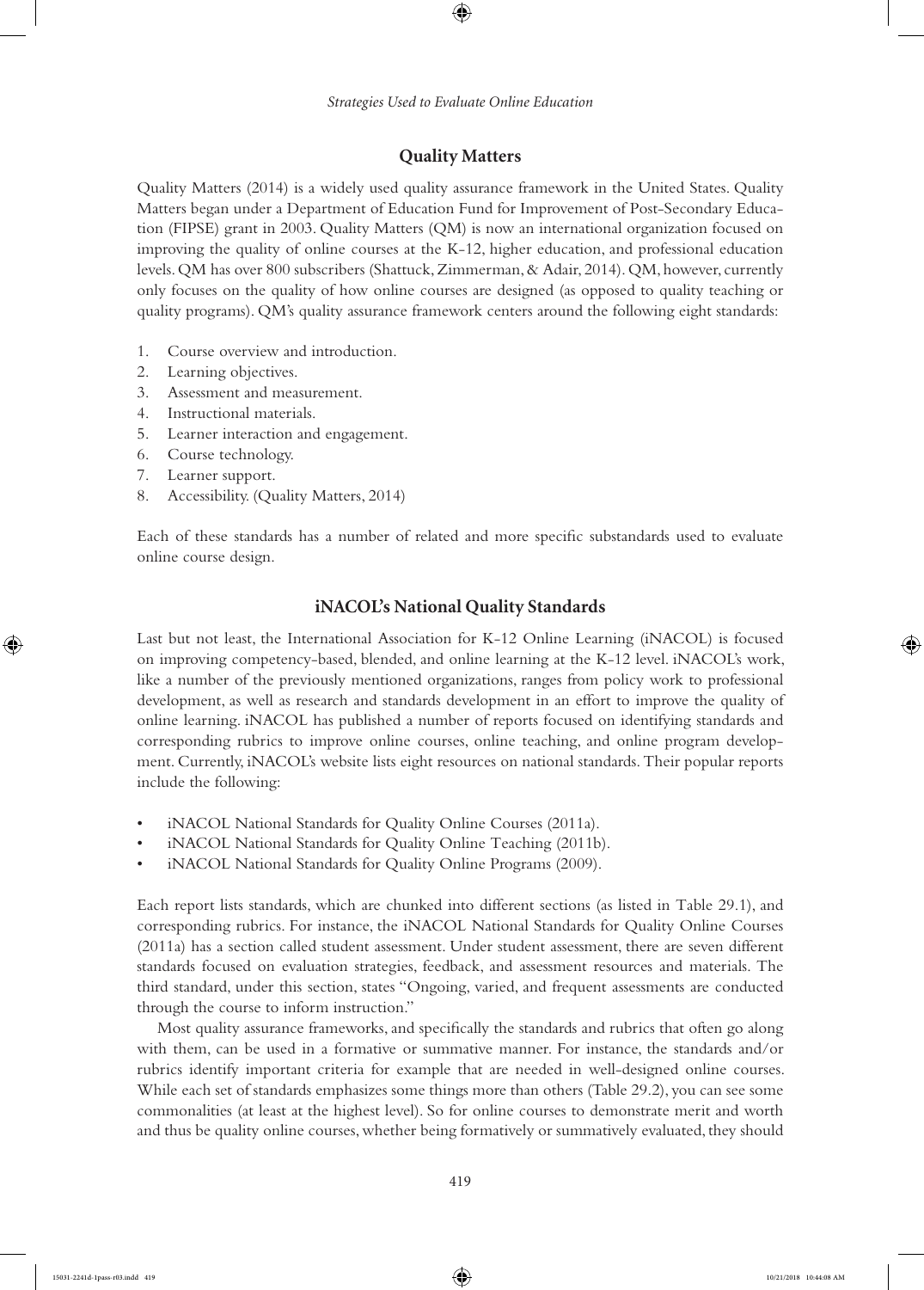| Quality Course Design                                                                                                     | Quality Online Teaching                                                                                                                                                                                                                                                                                                                                                                                                                                                                                                                                                                                                                                                                                                                                                                                | Quality Online Programs                                                                                            |  |
|---------------------------------------------------------------------------------------------------------------------------|--------------------------------------------------------------------------------------------------------------------------------------------------------------------------------------------------------------------------------------------------------------------------------------------------------------------------------------------------------------------------------------------------------------------------------------------------------------------------------------------------------------------------------------------------------------------------------------------------------------------------------------------------------------------------------------------------------------------------------------------------------------------------------------------------------|--------------------------------------------------------------------------------------------------------------------|--|
| $\bullet$ Content<br>• Instructional design<br>• Student assessment<br>• Technology<br>• Course evaluation and<br>support | • Knowledge of effective instruction<br>• Use technology to support learning<br>engagement<br>• Encourages active learning, application,<br>interaction, participation, and collaboration<br>• Clear expectations, prompt responses, and<br>regular feedback<br>· Models, guides, and encourages legal,<br>ethical, and safe behavior<br>• Aware of different academic needs and<br>incorporates accommodations<br>• Creates and implements valid and reliable<br>assessments<br>• Assesses learning progress by measuring<br>student achievement of learning goals<br>• Uses data to modify content and guide<br>student learning<br>• Interacts professionally with others to<br>support students' success.<br>• Arranges media/content to help students/<br>teachers effectively transfer knowledge | • Institutional standards<br>• Teaching and<br>learning standards<br>• Support standards<br>• Evaluation standards |  |

 $\bigoplus$ 

*Table 29.1* Overview of iNACOL national standards for quality online courses

*Table 29.2* Comparison of popular quality framework standards

| Rubric for Online<br><i>Instruction (ROI)</i>                                                                                                                                                                                                                                   | Quality Online Learning and<br>Teaching (QOLT)                                                                                                                                                                                                                                                                                                                                                                                                | Five Pillars of<br>Quality Online<br>Education                                                               | Quality Matters                                                                                                                                                                                                                                            | iNACOL Course<br>Design                                                                                                            |
|---------------------------------------------------------------------------------------------------------------------------------------------------------------------------------------------------------------------------------------------------------------------------------|-----------------------------------------------------------------------------------------------------------------------------------------------------------------------------------------------------------------------------------------------------------------------------------------------------------------------------------------------------------------------------------------------------------------------------------------------|--------------------------------------------------------------------------------------------------------------|------------------------------------------------------------------------------------------------------------------------------------------------------------------------------------------------------------------------------------------------------------|------------------------------------------------------------------------------------------------------------------------------------|
| • Learner support<br>and resources<br>• Online<br>organization<br>and design<br>• Instructional<br>design and<br>delivery<br>• Assessment<br>and evaluation<br>of student<br>learning<br>• Innovative<br>teaching with<br>technology<br>• Faculty use<br>of student<br>feedback | • Course overview and<br>introduction<br>• Assessment and evaluation<br>of student learning<br>• Instructional materials and<br>resources utilized<br>• Students interaction and<br>community<br>• Facilitation and instruction<br>• Technology for teaching<br>and learning<br>• Learner support and<br>resources<br>• Accessibility and universal<br>design<br>• Course summary and<br>wrap-up<br>• Mobile platform readiness<br>(optional) | • Learning<br>effectiveness<br>• Faculty<br>satisfaction<br>• Student<br>satisfaction<br>• Scale<br>• Access | • Course<br>overview and<br>introduction<br>• Learning<br>objectives<br>• Assessment and<br>measurement<br>• Instructional<br>materials<br>• Learner<br>interaction and<br>engagement<br>• Course<br>technology<br>• Learner<br>support<br>• Accessibility | • Content<br>• Instructional<br>design<br>• Student<br>assessment<br>• Technology<br>$\bullet$ Course<br>evaluation and<br>support |

 $\bigoplus$ 

 $\bigoplus$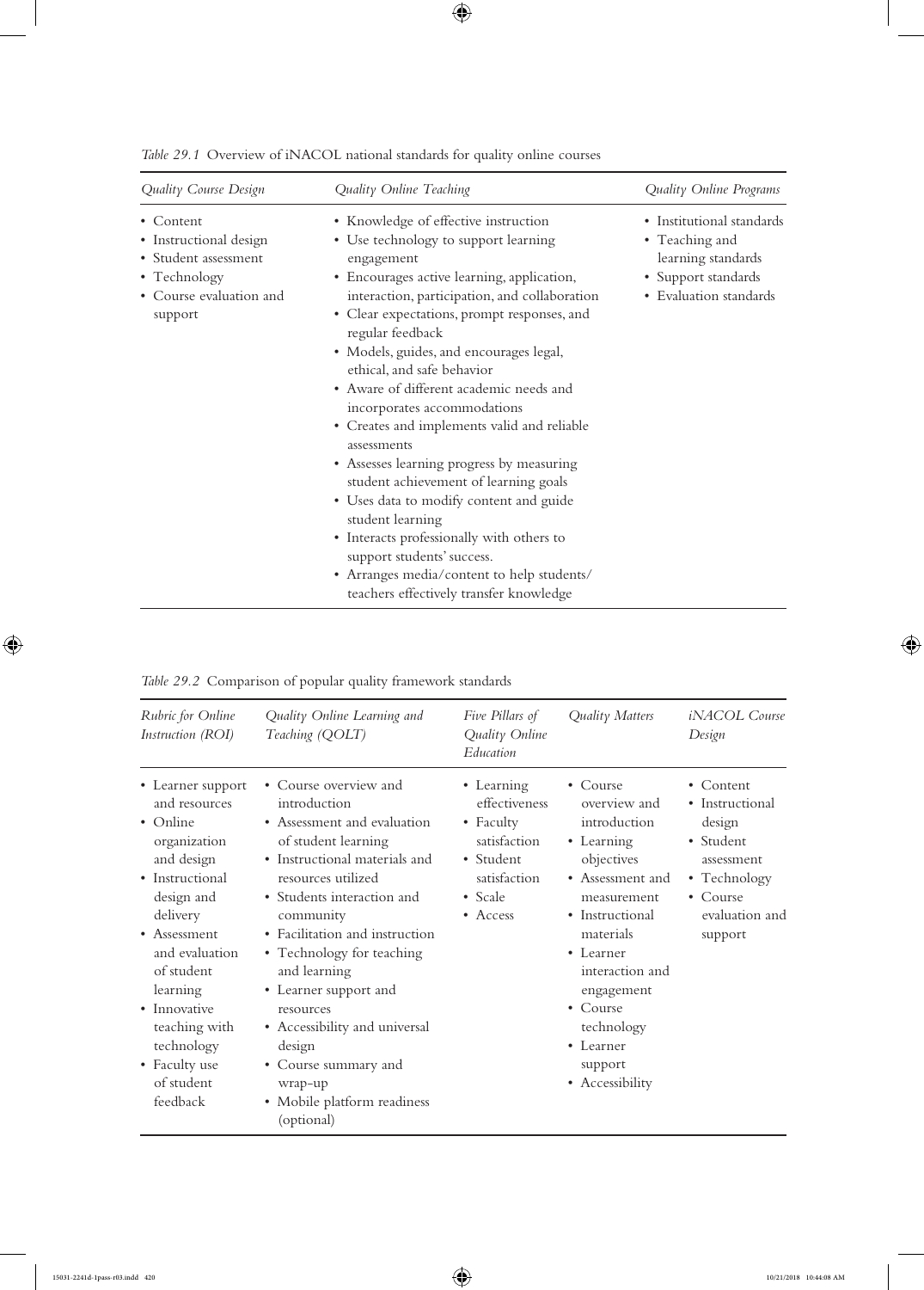⊕

demonstrate characteristics such as sound organization, good instructional design, a focus on student assessment, and accessibility, to name a few.

# **Evaluating Online Course Design**

Online educators have focused to a larger degree, as evidence in the previously mentioned standards and frameworks, on evaluating online course design. Online educators might choose to evaluate the design of their online courses in both informal and formal ways as well as in both formative and summative ways. For instance, CSU Chico's ROI and QOLT can be used in multiple ways. First, either rubric can be used when developing a new course as a roadmap or checklist to remind a course designer (whether that be a faculty member or an instructional designer) what should be included in an online course. Each section of the QOLT rubric, for example, provides specifics on what should be included in a well-designed online course. Course designers can also use the rubrics to self-evaluate a course after it has been developed (e.g.,as a part of a summative evaluation). Finally, the ROI or QOLT rubric can be used as a peer review tool in which another person (either internally or externally) can review a course. In fact, there is an instructor, a peer review, and a student version of the QOLT rubric that others can use to improve their online courses (http://courseredesign.csuprojects.org/wp/qualityassurance/qolt-non-award-instruments/). Thus, instructors and/or designers (and really, all instructional support members) can design online courses and programs to meet specific standards and therefore use the standards and rubrics in a formative manner to improve the course as it is designed and developed, as well as to use the frameworks to conduct more formal reviews as a part of either a summative evaluation or accreditation review.

Quality Matters (QM) is one of the more popular quality assurance frameworks used to evaluate the design of online courses in higher education (cf. Adair & Shattuck, 2015; Legon, 2015; Shattuck, 2007; Swan, Matthews, Bogle, Boles, & Day, 2012). While each subscriber can arguably use QM differently (e.g., as criteria for formative or a summative evaluation), the basic QM process involves online instructors and/or course designers designing online courses to meet the general standards and substandards. Once the course is complete and taught for a semester, the design of the course is "reviewed" (i.e., evaluated) by three peer reviewers to see if each standard has been met. While most subscribers conduct informal or institution-specific QM course reviews at their respective institutions, QM also has a process where a course can undergo a formal QM review by external reviewers, for a fee, and in turn become a QM certified online course.

Regardless of the set of standards or quality assurance framework used, it is becoming commonplace to use a set of standards to guide the development of online courses and then to conduct some type of summative evaluation once a course has been developed and taught for a semester. Online courses are then usually revised and updated as a result of the feedback received from the evaluation.

## **Evaluating Online Teaching and Online Instructors**

A quality online learning experience needs both a well-designed online course and a high-quality online instructor. Most of the recent and more popular quality assurance frameworks, though, focus very little, if at all, on online teaching. However, despite this, institutions have used various approaches to evaluate online teaching and online instructors. For instance, most institutions take a proactive or formative type of approach in which they either hire experienced online instructors or train their current instructors to teach online or a more reactive or summative type of approach where they use some type of end-of-course student evaluations to evaluate the quality of the teaching after the course has been offered. However, some also supplement these other types of evaluation with some form of classroom observation while a course is being taught. Each of these strategies are discussed in more detail ahead.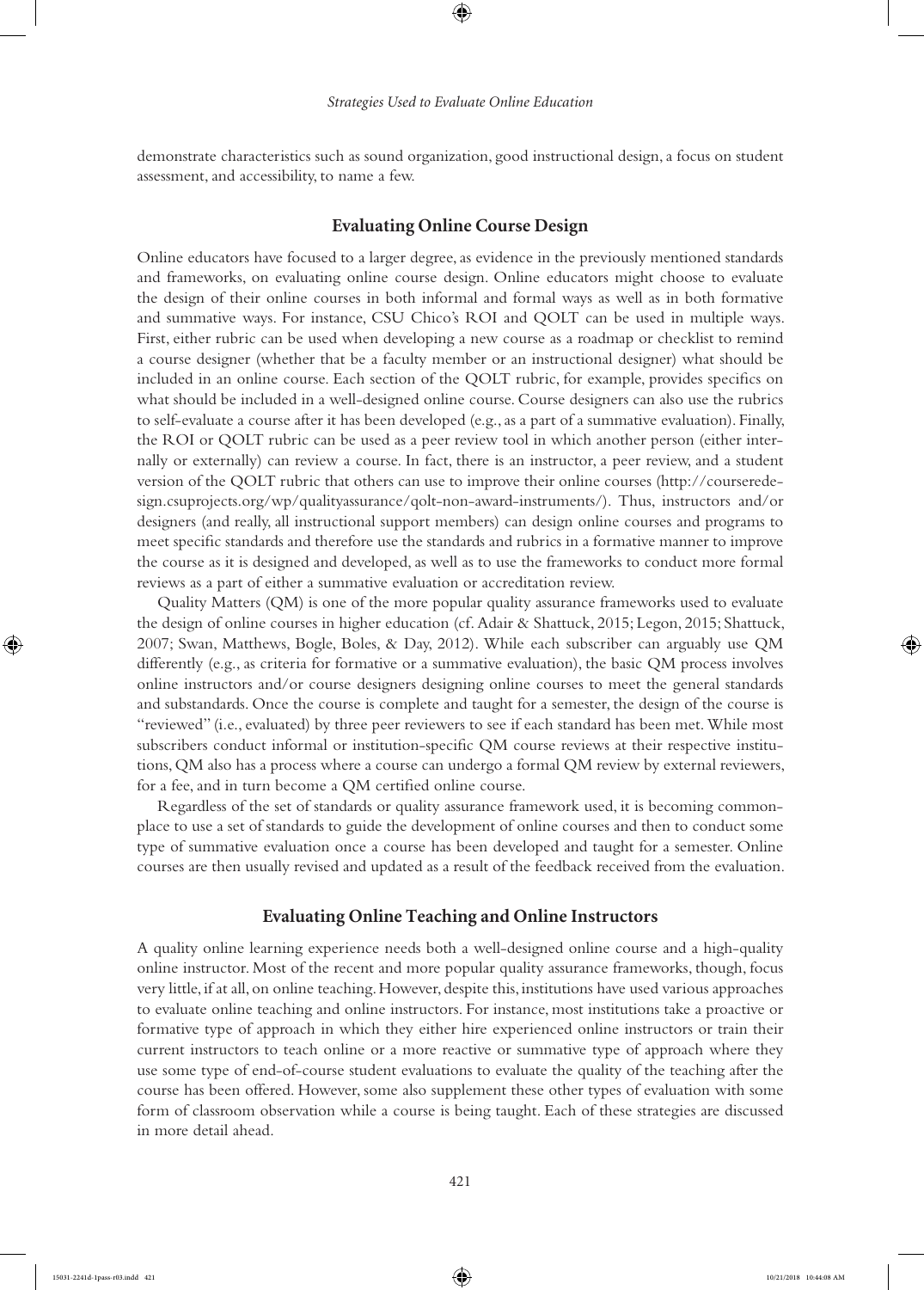⊕

# **Hiring or Training High-Quality Instructors**

Although some teaching practices have universality which are applicable to all situations, teaching online requires additional skills and abilities unique to that environment (Davidson-Shivers et al., 2018). As such, institutions tend to either try to hire experienced online instructors and/or find ways to train their own instructors on how to teach online. In fact, organizations and institutions often create professional development programs to help prepare instructors to teach online (Chen, Lowenthal, Bauer, Heaps, & Nielsen, 2017; Meyer, 2013). Colleges and universities use different approaches to train instructors to teach online. While an increasing number offer some type of "learning to teach online" seminar, whereby instructors learn the basics of teaching online in an online workshop (Chen et al., 2017; Meyer, 2013), a number of organizations offer online professional development (including complete certificate programs) that instructors or instructional support staff (e.g., instructional designers) can complete from a distance to develop additional expertise with online instruction. A growing number of universities also offer certificates, undergraduate degrees, and graduate degrees in instructional design and technology and sometimes specifically in online course design and online teaching. These programs are designed around professional standards. Organizations like the Association for Educational Communications and Technology (AECT), the International Society for Performance Improvement (ISPI), and the International Board of Standards for Training, Performance and Instruction (ibstpi) have all created professional standards to help guide and improve the practice of those involved with online instruction.

The organization ibstpi, which grew out of early joint task forces between AECT and ISPI (see: Davidson-Shivers & Rasmussen, 2007), has created standards (which they refer to as competencies) directly focused on online instruction. It currently has five different sets of competencies:

- 1. Evaluator competencies.
- 2. Instructional designer competencies.
- 3. Instructor competencies.
- 4. Online learner competencies.
- 5. Training manager competencies.

Each of these sets of competencies can help improve the quality of online instruction. For instance, the instructor competencies are based on the following five areas:

# **Professional Foundation**

- Planning and preparation.
- Instructional methods and strategies.
- Assessment and evaluation.
- Management.

Performance indicators have been created by ibstpi for each of these areas. However, one must pay to access the corresponding performance statements for each area. It is important to note though that ibstpi focuses more on individual competencies than course competencies.

#### **Classroom Observations**

Some institutions conduct classroom observations to evaluate online teaching (Bennett & Barp, 2008; Eskey & Roehrich, 2013; Puzziferro-Schnitzer, 2005). Using classroom observations to evaluate

15031-2241d-1pass-r03.indd 422 10/21/2018 10:44:08 AM

⊕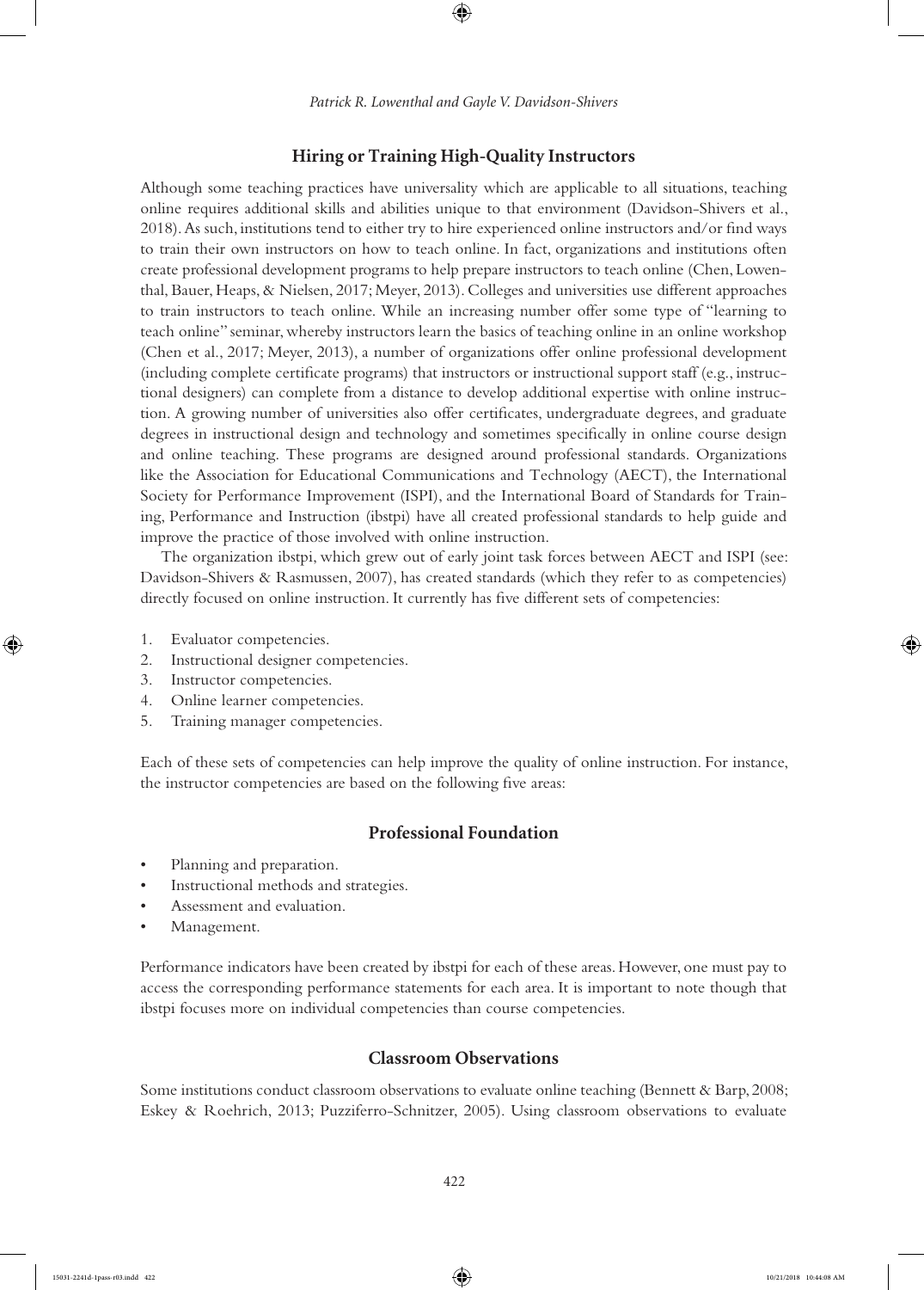⊕

instruction has a long history in K-12 schools, where principals regularly conduct classroom observations to evaluate the teachers in their schools (Blase & Blase, 1999; Cangelosi, 1991), as well in higher education (Braskamp & Ory, 1994). There are two main types of classroom observations taking place in online courses today. The first is an administrator-driven type of observation that takes place more at K-12 virtual schools and for-profit schools. These observations often take place multiple times in any given semester to ensure that the online instructors are regularly logging into the course and interacting with their students. The second type of classroom observations is more instructor-driven and peer review in nature; these often take place at public colleges and universities (Bennett & Barp, 2008; McKenzie & Parker, 2011; Swinglehurst, Russell, & Greenhalgh, 2008). This second type of observation typically takes place because an instructor wants to improve how he or she teaches online, and as a result asks a colleague to observe and evaluate their teaching. For instance, Penn State developed a "Faculty Peer Review of Online Teaching" process and form that is freely available for others to use (https://facdev.e-education.psu.edu/evaluate-revise/peerreviewonline).

# **End-of-Course Student Evaluations**

Obtaining end-of-course evaluations by students is perhaps the oldest technique used to evaluate instruction (Lowenthal et al., 2015). Colleges and universities have been conducting some form of student evaluations of teaching for decades (Anderson, Cain, & Bird, 2005; also see Remmers, 1928; Smalzried & Remmers, 1943). While these evaluations began as a way for instructors to learn about their teaching (Anderson et al., 2005), they have become a way for institutions to evaluate teaching effectiveness (Kogan, 2014). Many question, though, how effective these types of evaluations are at evaluating teaching effectiveness. Research on the validity of student evaluations of teaching is ultimately mixed. However, one thing appears to be clear: while student evaluations might not effectively measure teaching effectiveness across all contexts, they do appear to be a good measure of student satisfaction (Boring, Ottoboni, & Stark, 2016; Lowenthal et al., 2015), which is an important thing to consider when evaluating online education.

Perhaps one notable drawback to student evaluations, however, is that they are generally conducted in a summative format at the end of the course which is too late to improve the learning experience for students who just finished the course. Regardless, institutions can and do use end-ofcourse evaluation data to identify which instructors needs more training, if a new instructor should teach a course, as well as to see if a course needs to be revised. Some institutions, though, do offer some type of midterm student evaluation of teaching which enable an instructor to get feedback in a formative manner half way through the course. Finally, other instructors might use a type of feedback survey to gather formative feedback themselves from their students during a given semester (Dobrovolny & Lowenthal, 2011).

## **Evaluating Online Programs**

Finally, online educators, and specifically administrators, often conduct an evaluation on an entire program or programs. Rovai and his colleagues have written about evaluating distance education programs (cf. Rovai, 2003; Rovai et al., 2008; Rovai & Downey, 2010). Rovai et al. (2008) identified some key performance indicators for program evaluation which they grouped as the following:

- Virtual university.
- Faculty training.
- Content resources.
- Interaction resources.

15031-2241d-1pass-r03.indd 423 10/21/2018 10:44:08 AM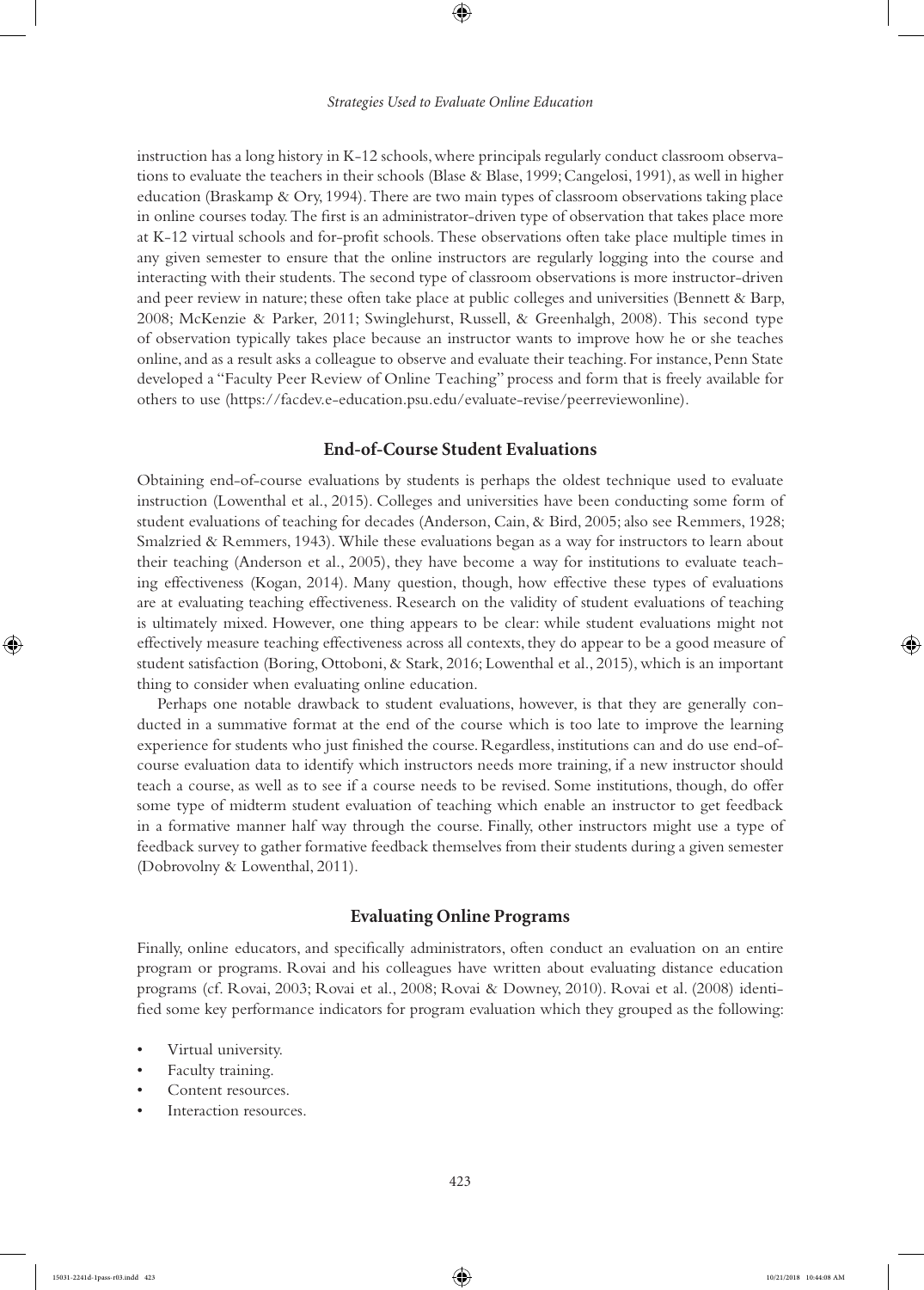⊕

- Student enrollment.
- Support services.
- Engagement.
- Peer revaluation.
- Student evaluation.
- Course adjustments.
- Persistence.
- Student achievement. (p. 115)

Rovai and Downey (2010) later identified the following seven factors why programs fail, which could also be used as criteria to guide a formative or summative program evaluation:

- **Factor 1:** Planning.
- Factor 2: Marketing and recruitment.
- Factor 3: Financial management.
- Factor 4: Quality assurance.
- Factor 5: Student retention.
- Factor 6: Faculty development.
- Factor 7: Online course design and pedagogy.

However, since that time, OLC and iNACOL have developed their own rubrics or guidelines to guide online program evaluation. For instance, the OLC's "Administration of Online Programs" rubric has various criteria separated under the following categories:

• Institutional support.

⊕

- Technology support.
- Course development/instructional design.
- Course structure.
- Teaching and learning.
- Social and student engagement.
- Faculty support and student support.
- Evaluation and assessment.

A program can be rated as deficient, developing, accomplished, or exemplary on each criteria. Similarly, iNACOL has developed the "National Standards for Quality Online Programs" for the K-12 level. These standards are grouped into the following four groups of standards:

- Institutional standards.
- Teaching and learning standards.
- Support standards.
- Evaluation standards.

Each of these four groups have a total of 19 standards in all.

Regardless of the set of criteria a program uses, standards such as these can be used in formative and summative ways to evaluate an online programs overall effectiveness. As the online marketplace continues to grow and competition increases, as well as a need for accountability continues, it will be imperative for online educators to find ways to formatively and summatively evaluate their online programs to ensure they remain appealing, effective, and efficient.

15031-2241d-1pass-r03.indd 424 10/21/2018 10:44:08 AM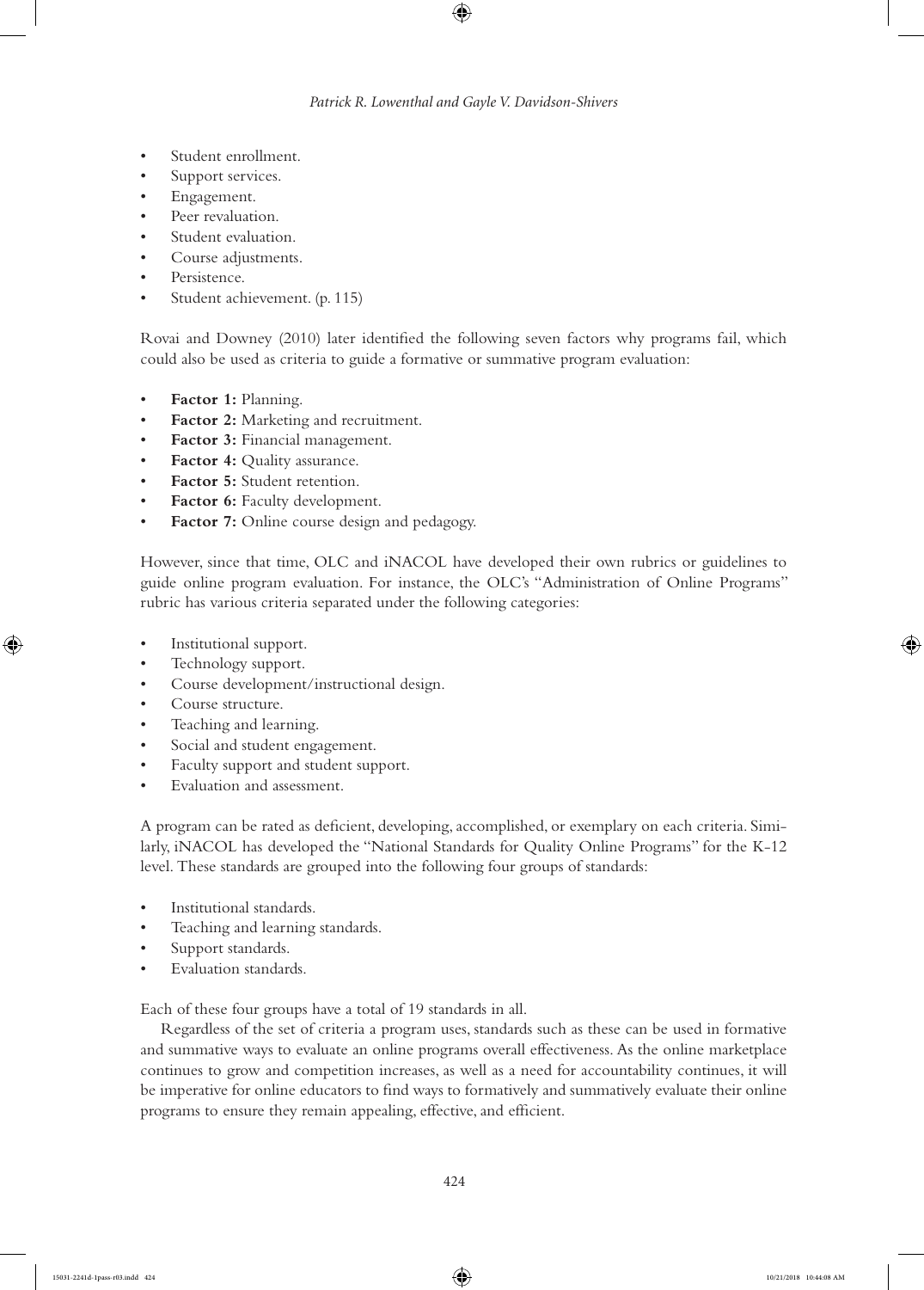⊕

# **Conclusion**

Even though the first online course was offered over 30 years ago, online education is still relatively new. As such, online educators continue to experiment with ways to design, develop, and offer highquality instruction. Formative and summative types of evaluation are conducted by online educators to assess and improve online courses, online instruction, and online programs.

# **References**

- Adair, D., & Shattuck, K. (2015). Quality mattersTM: An educational input in an ongoing design-based research project. *American Journal of Distance Education*, *29*(3), 159–165.
- Allen, I. E., & Seaman, J. (2017). *Digital learning compass: Distance education enrollment report 2017*. Babson Survey Research Group, e-Literate, and WCET. Retrieved from https://onlinelearningsurvey.com/reports/digtiallearningcompassenrollment2017.pdf
- Anderson, H. M., Cain, J. & Bird. E. (2005). Online student course evaluations: Review of literature and a pilot study. *American Journal of Pharmaceutical Education, 69*(1), 34–43.
- Baldwin, S., Ching, Y. H., & Hsu, Y. C. (2017). Online course design in higher education: A review of national and statewide evaluation instruments. *TechTrends*, 1–12. doi:10.1007/s11528-017-0215-z
- Baldwin, S., & Trespalacios, J. H. (2017). Evaluation instruments and good practices in online education. *Online Learning*, *21*(2). http://dx.doi.org/10.24059/olj.v21i2.913
- Belanger, F., & Jordan, D. H. (1999). *Evaluating and implementation of distance learning: Technologies, tools and techniques*. Hershey, PA: IDEA Group Publishing.
- Bennett, S., & Barp, D. (2008). Peer observation—a case for doing it online. *Teaching in Higher Education*, *13*(5), 559–570.
- Bernard, R. M., Abrami, P. C., Lou, Y., Borokhovski, E., Wade, A., Wozney, L., . . . Huang, B. (2004). How does distance education compare with classroom instruction? A meta-analysis of the empirical literature. *Review of Educational Research*, *74*(3), 379–439.
- Blase, J., & Blase, J. (1999). Principals' instructional leadership and teacher development: Teachers' perspectives. *Educational Administration Quarterly*, *35*(3), 349–378.
- Boring, A., Ottoboni, K.,& Stark, P. B. (2016). Student evaluations of teaching (mostly) do not measure teaching effectiveness. *Science Open Research*, *10*. Retrieved from www.scienceopen.com/document\_file/25ff22be-8a1b-4c97-9d88-084c8d98187a/ScienceOpen/3507\_XE6680747344554310733.pdf
- Braskamp, L. A., & Ory, J. C. (1994). *Assessing faculty work: Enhancing individual and institutional performance*. San Francisco, CA: Jossey-Bass.
- California State University. (n.d.a). *QOLT program background*. Retrieved from http://courseredesign.csupro jects.org/wp/qualityassurance/qolt/
- California State University. (n.d.b). *Quality Online Learning and Teaching (QOLT) instrument*. Retrieved from https://drive.google.com/file/d/0BxN4M6qCVbDPOEl0d1dKWmFXOEk/view
- Cangelosi, J. S. (1991). *Evaluating classroom instruction*. New York, NY: Longman.
- Chen, K-Z., Lowenthal, P. R., Bauer, C., Heaps, A., & Nielsen, C. (2017). Moving beyond smile sheets: A case study on the evaluation and iterative improvement of an online faculty development program. *Online Learning*, *21*(1), 85–111. http://dx.doi.org/10.24059/olj.v21i1.810
- Chickering, A. W., & Gamson, Z. F. (1987). Seven principles for good practice in undergraduate education. *AAHE Bulletin*, *3*, 2–6.
- CSU Chico. (n.d.). *Rubric for online instruction*. Retrieved from www.csuchico.edu/eoi/documents/rubricpdf
- Davidson-Shivers, G. V., & Rasmussen, K. L. (2007). Competencies for instructional design and technology professionals. In *Trends and issues in instructional design and technology* (2nd ed., pp. 271–286). Upper Saddle River, NJ: Pearson Education.
- Davidson-Shivers, G. V., Rasmussen, K. L., & Lowenthal, P. R. (2018). *Web-based learning: Design, implementation, and evaluation*. New York, NY: Springer.
- Dobrovolny, J., & Lowenthal, P. R. (2011). Using reflection surveys to improve teaching and learning. In P. R. Lowenthal, D. Thomas, A. Thai, B. Yuhnke, M. Edwards, & C. Gasell. (Eds.), *The CU online handbook*, *2011* (pp. 97–113). Raleigh, NC: Lulu.
- Ely, D. P.,& Plomp, T. (1996). *Classic writings on instructional technology* (Vol. 1). Englewood, CO: Libraries Unlimited.
- Eskey, M. T. A., & Roehrich, H. (2013). A faculty observation model for online instructors: Observing faculty members in the online classroom. *Online Journal of Distance Learning Administration*, *16*(2). Retrieved from www.westga.edu/~distance/ojdla/summer162/eskey\_roehrich162.html

15031-2241d-1pass-r03.indd 425 10/21/2018 10:44:09 AM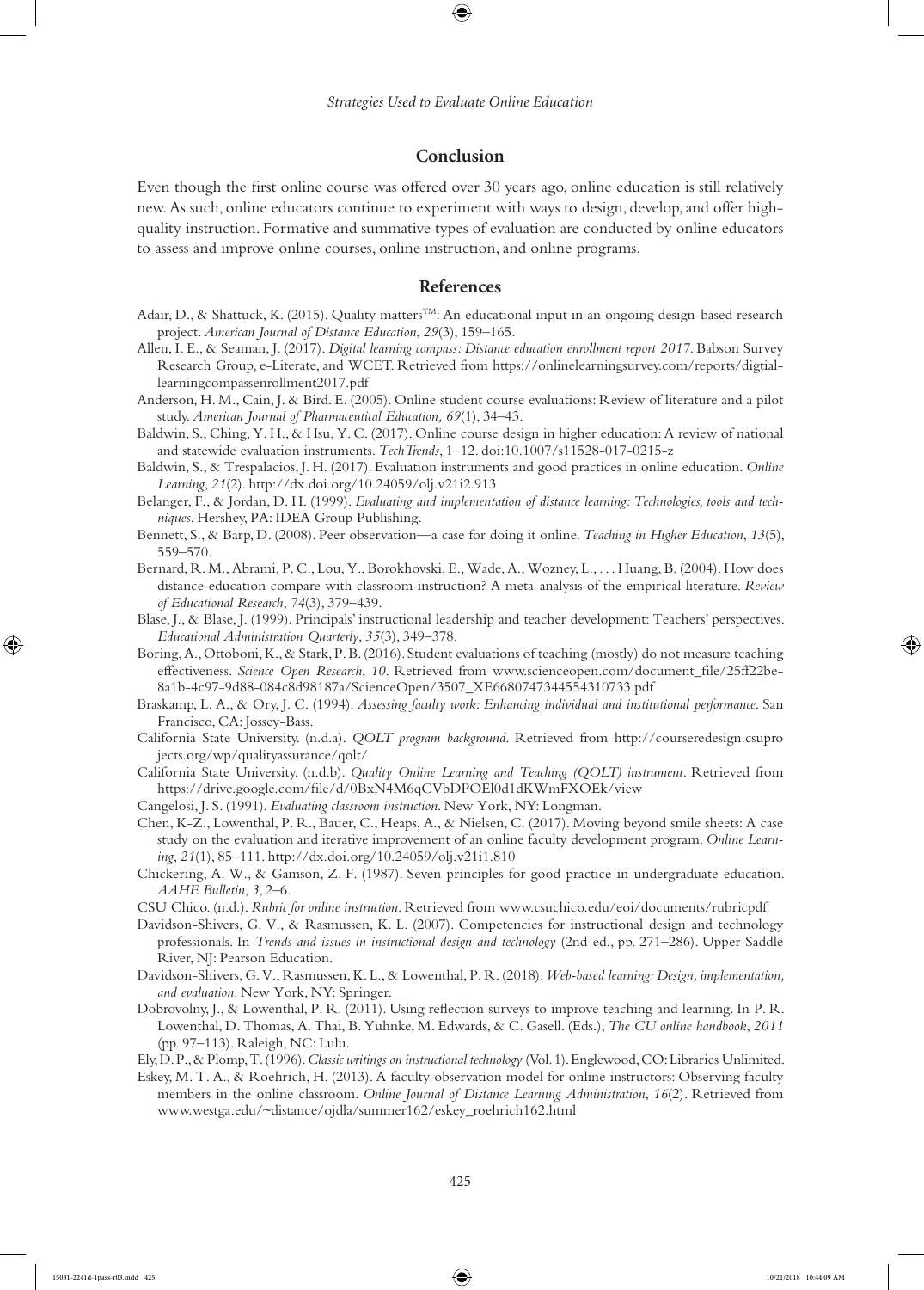⊕

Feldman, S., McElroy, E. J.,& LaCour, N. (2000). Distance education, guidelines for good practice. *American Federation of Teachers*. Retrieved from www.umsl.edu/technology/frc/pdfs/guidlines\_for\_good\_practice\_DL.pdf

Frydenberg, J. (2002). Quality standards in e-learning: A matrix of analysis. *The International Journal of Research in Open and Distance Learning*, *3*(2). Retrieved from www.irrodl.org/index.php/irrodl/article/view/109/189

Gagné, R. M. (Ed.). (1987). *Instructional technology: Foundations*. Hillsdale, NJ: Lawrence Erlbaum Associates.

Garrison, D. R., Anderson, T., & Archer, W. (2000). Critical inquiry in a text-based environment: Computer conferencing in higher education. *Internet and Higher Education*, *2*(2–3), 87−105.

Gusky, T. R. (2000). *Evaluating professional development*. Thousand Oaks, CA: Corwin Press.

- Hastings, N. B., & Rasmussen, K. L. (2017). Designing and developing competency-based education courses using standards. In K. Rasmussen, P. Northrup, & R. Colson (Eds.), *Handbook of research on competency-based education in university settings* (pp. 232–249). Hershey, PA: IGI Global.
- Hogan, R. L. (2007). The historical development of program evaluation: Exploring the past and present. *Online Journal of Workforce Education and Development*, *2*(4). Retrieved from http://opensiuc.lib.siu.edu/cgi/view content.cgi?article=1056&context=ojwed
- iNACOL. (2009). *iNACOL national standards for quality online programs*. Retrieved from www.inacol.org/wpcontent/uploads/2015/02/national-standards-for-quality-online-programs.pdf
- iNACOL. (2011a). *iNACOL national standards for quality online courses (v2)*. Retrieved from www.inacol.org/wpcontent/uploads/2015/02/national-standards-for-quality-online-courses-v2.pdf
- iNACOL. (2011b). *iNACOL national standards for quality online teaching (v2)*. Retrieved from www.inacol.org/ wp-content/uploads/2015/02/national-standards-for-quality-online-teaching-v2.pdf
- Jaschik, S., & Lederman, D. (2014). The 2014 Inside Higher Ed survey of faculty attitudes on technology: A study by Gallup and Inside Higher Ed. *Inside Higher Ed*. Retrieved from www.insidehighered.com/sites/ default/server\_files/files/IHE-FacTechSurvey2014%20final.pdf
- Kogan, J. (2014). Student course evaluation: Class size, class level, discipline, and gender bias. Paper presented at the 6th International Conference on Computer Supported Education, Barcelona, Spain, April 1–3. Retrieved from https://files.ifi.uzh.ch/stiller/CLOSER%202014/CSEDU/CSEDU/Learning/Teaching %20Methodologies%20and%20Assessment/Short%20Papers/CSEDU\_2014\_140\_C R.pdf.
- Legon, R. (2015). Measuring the impact of the quality matters rubric™: A discussion of possibilities. *American Journal of Distance Education*, *29*(3), 166–173.
- Lowenthal, P. R., Bauer, C., & Chen, K. (2015). Student perceptions of online learning: An analysis of online course evaluations. *American Journal of Distance Education*, *29*(2), 85–97.
- Lowenthal, P. R., & Hodges, C. (2015). In search of quality: Using quality matters to analyze the quality of Massive, Open, Online Courses (MOOCs). *International Review of Research in Open and Distributed Learning*, *16*(5), 83–101. Retrieved from www.irrodl.org/index.php/irrodl/article/view/2348/3411
- McDonald, J. (2002). Is "as good as face-to-face" as good as it gets? *Journal of Asynchronous Learning Environments*, *6*(2), 10–23.
- McKenzie, J. A., & Parker, N. J. (2011). *Peer review in online and blended learning environments*. Retrieved from https://opus.lib.uts.edu.au/bitstream/10453/19461/1/2011003879OK.pdf
- Means, B., Toyama, Y., Murphy, R., & Bakia, M. (2013). The effectiveness of online and blended learning: A meta-analysis of the empirical literature. *Teachers College Record*, *115*(3), 1–47.
- Means, B., Toyama, Y., Murphy, R., Bakia, M., & Jones, K. (2009). *Evaluation of evidence-based practices in online learning: A meta-analysis and review of online learning studies*. Retrieved from https://www2.ed.gov/rschstat/ eval/tech/evidence-based-practices/finalreport.pdf
- Meyer, K. A. (2002). *Quality in distance education: Focus on on-line learning* (ASHE-ERIC Higher Education Report). San Francisco, CA: Jossey-Bass.
- Meyer, K. A. (2004). Putting the distance learning comparison study in perspective: Its role as personal journey research. *Online Journal of Distance Learning Administration*, *7*(1). Retrieved from www.westga.edu/~distance/ ojdla/spring71/meyer71.pdf
- Meyer, K. A. (2013). An analysis of the research on faculty development for online teaching and identification of new directions. *Online Learning Journal*, *17*(4). Retrieved from https://onlinelearningconsortium.org/sites/ default/files/8-meyer.pdf

Moore, M. G., & Anderson, W. G. (Ed.). (2003). *Handbook of distance education*. Mahwah, NJ: Lawrence Erlbaum.

- Oncu, S., & Cakir, H. (2011). Research in online learning environments: Priorities and methodologies. *Computers & Education*, *57*(1), 1098–1108.
- Online Learning Consortium. (n.d.a). *Our quality framework*. Retrieved from https://onlinelearningconsortium. org/about/quality-framework-five-pillars/
- Online Learning Consortium. (n.d.b). *OLC quality scorecard suite*. Retrieved from https://onlinelearningconsor tium.org/consult/olc-quality-scorecard-suite/

15031-2241d-1pass-r03.indd 426 10/21/2018 10:44:09 AM